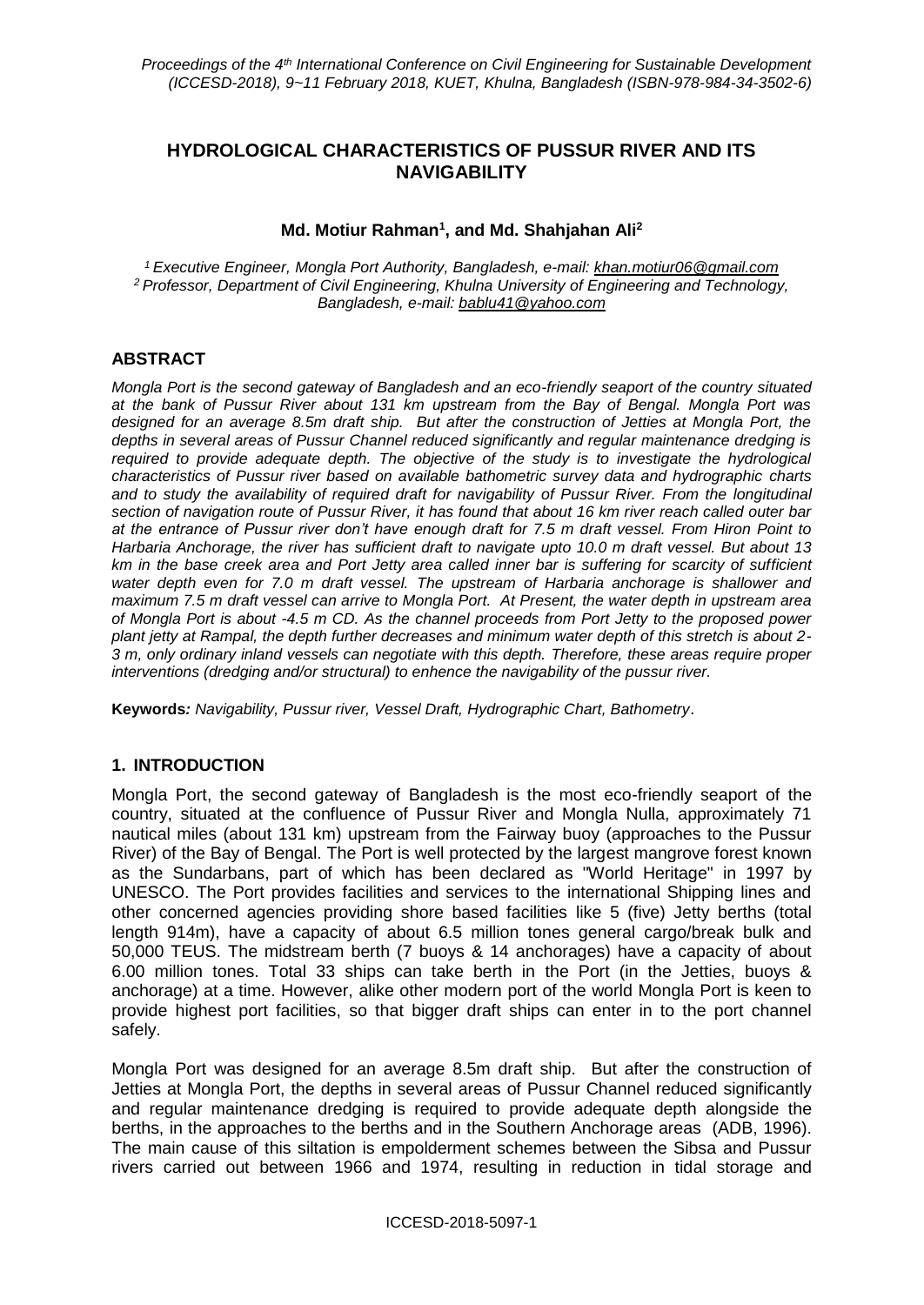redistribution of flow, mostly between the Sibsa and the Pussur river, starting in 1959 (DHI, 1993).



Figure 1: Study reach of Pussur river (IWM, 2013)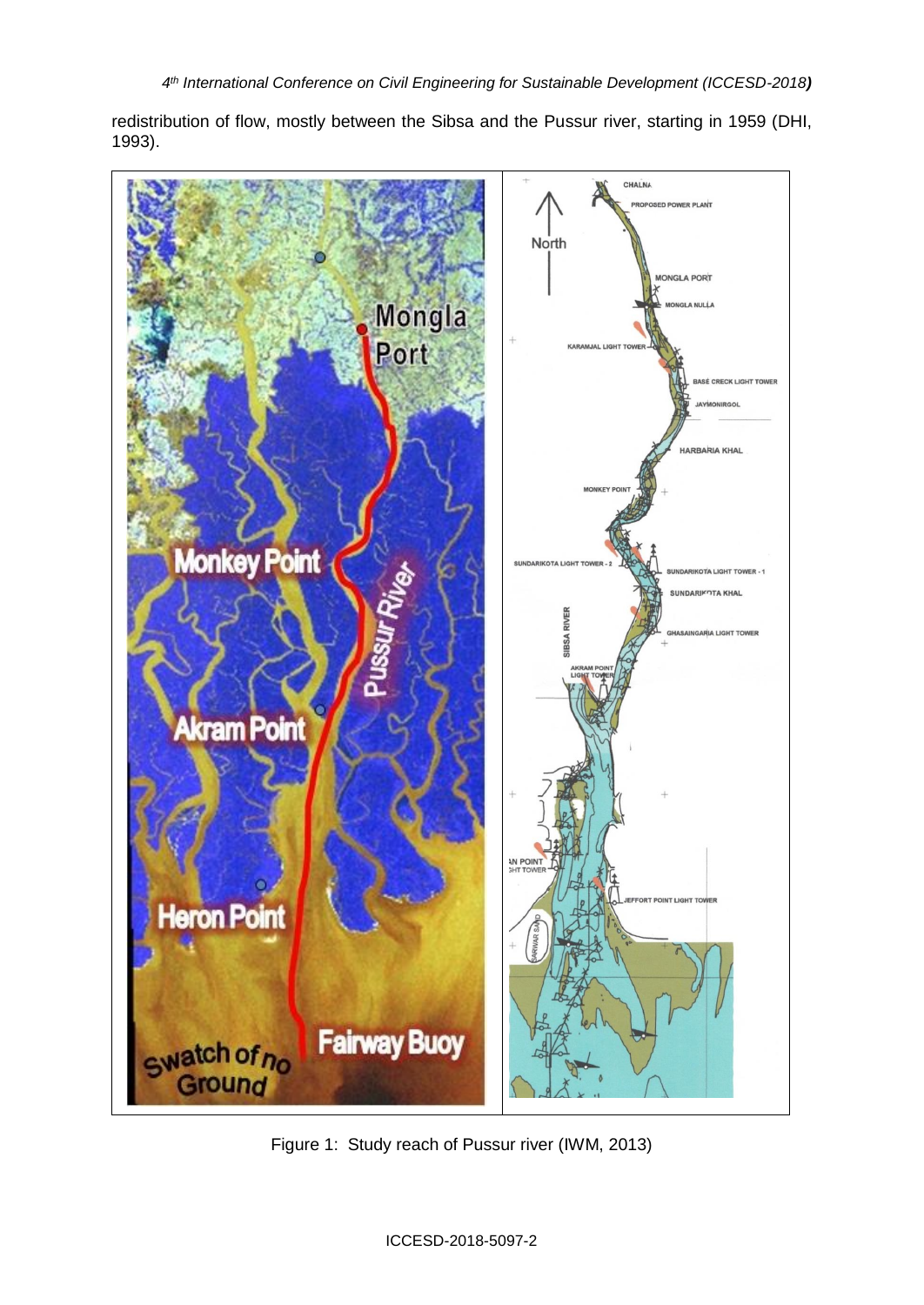Since 1979, several dredging efforts had been made to restore the navigability of the Pussur River. However, because of continued high siltation rates, none of the dredging efforts could sustain a navigable channel and requirement of maintenance dredging has been significant (IWM, 2013). Entrance to the Pussur River is about 6 miles wide at the mouth and has a bar over about 5 miles known as Outer bar where depth is about 6.2m CD (Chart Datum). Ships having draft up to 7.5m can cross the bar in all seasons. The bar is relatively stable with sea bed elevation of -6.4 m CD. With the existing depth in the outer bar, maximum 8.5 m draft vessel can cross the outer bar and enter the port at normal high tide. But the depths over the anchorage area of the channel permit anchoring of 11m draft vessels. Outer bar area is only obstacle for the ships of 11m draft to enter into the anchorage area of Mongla Port.

Moreover Government of the Republics of Bangladesh has undertaken a project to set up a 1320 MW (2 x 660 MW) Coal based Thermal Power Project at Rampal in Bagerhat district of Khulna division, Bangladesh. The power plant is located at approximately at 13 km upstream of Mongla port on the left bank of Pussur River. The power plant is envisaged to be based on super critical technology and fuel envisaged for power generation is imported coal. Around 5.00 Million Tons Per annum (MTPA) of imported coal shall be required for the project which amounts to approximately 15,000 tons of coal movement per day through Pussur river channel. The Power plant authority plans to procure coal from Indonesia or Australia or South Africa or elsewhere. The coal will brought to Bangladesh in partly loaded mother vessels of approximately upto 55,000 DWT, which will berth at Harbaria Anchorage/ Hiron Point Anchorage. But due to non availability of sufficient depth, coal from Harbaria Anchorage/Hiron point will be transshipped to feeder ship having draft approximately 7.50 m. Presently the water depth in upstream area of Mongla Port is about -4.5 m CD. After establishment of power plant, the navigation channel of Mongla Port will be extended another 13 Km.

Mongla Port Authority (MPA) has implemented three capital dredging project between 1990 to 2014. But after every capital dredging the back filling rate is very high and it's becoming a very big challenge for the existence of Port. Therefore it is a very important task to understand the hydrological and morphological characteristics of Pussur River. The overall objective of the study is to investigate the previous studies, available bathometric survey data and hydrographic charts to characterize the Pussur River and availability of required draft for navigability.

# **2. METHODOLOGY**

The study area covers about 145 km navigation route of Pussur River from Fairway Buoy (Bay of Bengal) to Chalna. The Rampal power station is a proposed 1320 megawatt [coal](http://en.wikipedia.org/wiki/Coal_energy)[fired](http://en.wikipedia.org/wiki/Coal_energy)[power station](http://en.wikipedia.org/wiki/Power_station) located at [Rampal Upazila](http://en.wikipedia.org/wiki/Rampal_Upazila) of [Bagerhat District](http://en.wikipedia.org/wiki/Bagerhat_District) and 13 km upstream of Mongla Port. Mongla Port is situated on the east bank of Pussur River about 131 km upstream from the fairway buoy. Figure 1 shows the study reach of Pussur river. Bathymetric data surveyed by Mongla Port Authority (MPA) is the main secondary source of the bathymetric data. MPA bathymetric charts surveyed for different years from Chalna to Fairway buoy have been collected to analyse the bed topography of the Pussur River.

## **2.1 Topographical Features of Pussur River**

The navigation channel as well as the Port limit of MP has started from Fairway Buoy, a deep point in the Bay of Bengal. After fairway to Akram point the wider approach is known as approach to Pussur. At the Akram point it is divided into streams, the eastern one is Pussur and the western one is Sibsha. The main stream of Pussur Channel started from Hiron Point and ended at Chalna. The downstream portion of Hiron Point is actually a part of the sea. Between Mongla Port and the sea, the Pussur River channel is generally straight, with weak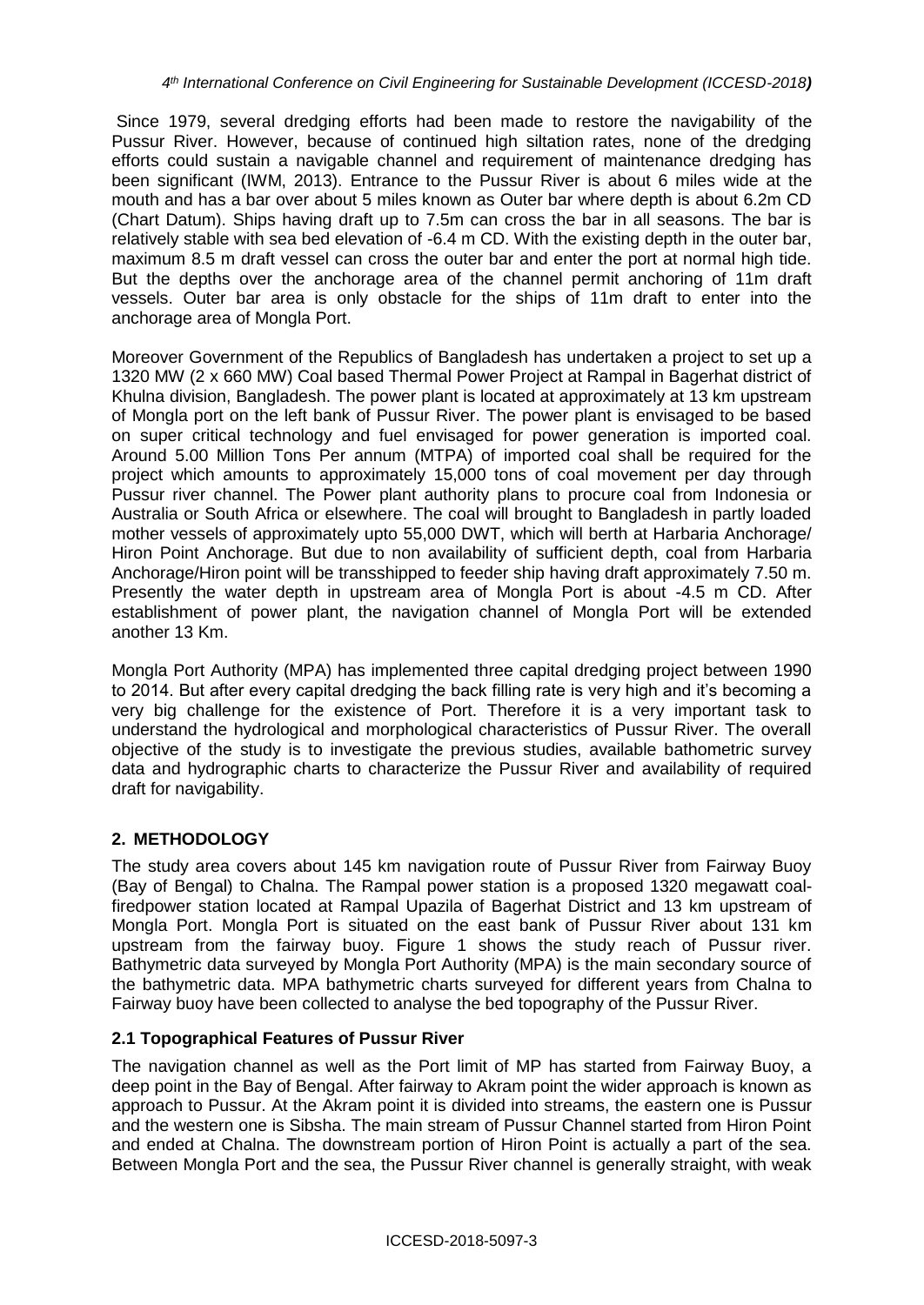meanders. Only one strong meander is observed at the confluence with Monkey point, 35 km downstream of Mongla. Sinuosity for the whole Pussur Channel from Chalna to Hiron Point has calculated. According to MPA Hydrographic chart no. MPA/HP-CB/12(a)/2008 & MPA/CB-D/12(b)/2008, the areal distance (straight) of Hiron Point to Chalna is 55 km out of the channel length of 91 km. The ratio of straight length to channel length is found as 1:1.65, which implies that the channel is mildly meandering. According to Leopold and Wolman (1957), a river can be considered straight till the sinuosity 1.5. For Pussur river, the sinuosity just crossed the limit.

Based on the MPA Hydrographic charts and available information from hydrographic section of Mongla port, it is observed that the width of the Pussur River varies at different sections between 700 m to 3000 m and approach to the Pussur is about 6000 m. The width and available minimum and maximum depth of those sections are described in Table 1. The minimum depth is found to be varied from 1.4 m to 11.7 m below CD. It can be noted that the lowest depth is found at upstream (Chalna) that gradually increases towards downstream with the highest minimum depth at Mazhar Point to D'Suza Point and again decreases at further downstream near Fairway Buoy. The maximum depth is found to be varied from 7.5m to 29.6 m below CD from upstream to downstream, respectively.

Table 1: Width and Depth of Pussur River at different segments (Source: MPA).

|    | SI. River Reach         | Length of                  |           | Width of Min. Width of | Min. Depth | Max. Depth |
|----|-------------------------|----------------------------|-----------|------------------------|------------|------------|
|    |                         | <b>River Reach Channel</b> |           | Navigation             | (m Below   | (Below CD) |
|    |                         | (km)                       | (m)       | Channel (m)            | CD)        |            |
| 01 | Fairway Buoy<br>to      | 46.30                      | 10,500-   | 1500                   | 6.2        | 23         |
|    | <b>Hiron Point</b>      |                            | 6,000     |                        |            |            |
|    | 02 Hiron<br>Point<br>to | 18.52                      | 7,500     | 3500                   | 10.9       | 22.6       |
|    | Tinkona Dwip            |                            | 3,750     |                        |            |            |
|    | 03 Tinkona Dwip<br>to   | 16.67                      | 4,000-    | 1800                   | 9.7        | 19.4       |
|    | Kagaboga Khal           |                            | 2,500     |                        |            |            |
|    | 04 Kagaboga Khal to     | 9.26                       | $2,625-$  | 1000                   | 9.1        | 22.5       |
|    | Sundorikota Khal        |                            | 2,125     |                        |            |            |
|    | 05 Sundorikota Khal     | 9.26                       | $2,150-$  | 900                    | 8.5        | 29.6       |
|    | to Cheilabogi Khal      |                            | 1,250     |                        |            |            |
|    | 06 Mazhar Point<br>to   | 9.26                       | 2250-     | 700                    | 11.7       | 28.0       |
|    | D'Suza Point            |                            | 950       |                        |            |            |
|    | 07 Harbaria<br>to       | 9.26                       | 1,800-    | 550                    | 6.3        | 23.2       |
|    | Joymonirgol             |                            | 1,125     |                        |            |            |
| 08 | Creek<br>Base<br>to     | 9.26                       | 1,750-    | 300                    | 5.2        | 9.8        |
|    | Mongla Nulla            |                            | 760       |                        |            |            |
| 09 | Mongla<br>Nulla<br>to   | 9.26                       | $1,500 -$ | 200                    | 5.0        | 7.5        |
|    | Digraj                  |                            | 700       |                        |            |            |
| 10 | Digraj to Chalna        | 9.26                       | $1,000 -$ | 200                    | 1.4        | 7.5        |
|    |                         |                            | 7,00      |                        |            |            |

## **2.2 Hydrological Characteristics of Pussur River**

The variation of water depth and tidal characteristics in the study area over the years is studied by water level. The water level data analysis shows that the maximum tidal ranges at Mongla during the dry and monsoon period at spring tide in 2015 are about 3.75 m and 3.4 m, respectively. In neap tide the maximum tidal ranges for the dry and monsoon period are 2.0 m and 1.9 m. The seasonal variation at Mongla port between March and September is obtained about 0.9 m. In this study, water level was measured at Chalna for 7 days. The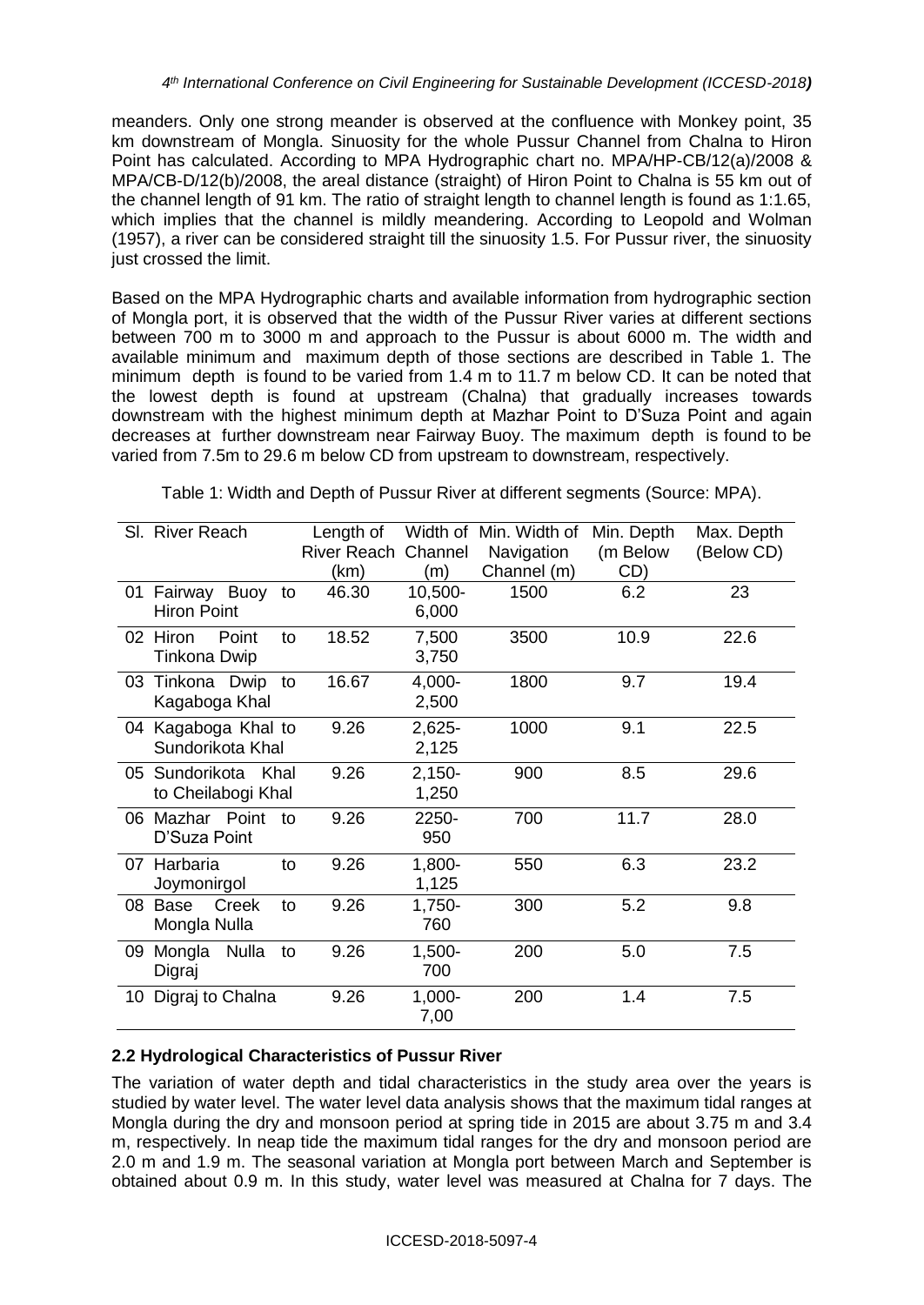observed tide data has plotted in Figure 3. The observed data shows that the tidal range is higher at Chalna than Mongla.



Figure 3: Water level at Chalna (IWM, 2015)

Table 2: Maximum, Minimum and Mean water level and Maximum Tidal range (IWM, 2015).

| Location | Duration                    | Max WL<br>(mPWD) | Min WI<br>(mPWD) | Mean WL<br>(mPWD) | Max Tidal<br>Range (m) |
|----------|-----------------------------|------------------|------------------|-------------------|------------------------|
| Chalna   | 07/01/2015 to<br>07/07/2015 | 4.518            | 0.314            | 2.41              | 4.204                  |

During weeklong study, the measured water level was found to be varied from 0.314 to 4.518 mPWD (Table 2). Here, the mean water level shows the calculated arithmetic average value of all the measured water level during the measuring period. The tidal range was calculated by the algebraic difference of two consecutive high tide and low tide. Near the Rampal Power Plant at Dacop the tidal range is about 4.204 m.

Semi-diurnal tides with a tidal period of about 12 hours 25 minutes are predominant in the Bay of Bengal. According to the Bangladesh Tide Tables 2015, the mean Tide Levels at Mongla, and Hiron Point along Pussur River are 2.31m and 1.7m in CD respectively (Table 3). The tidal regime is larger at Mongla than at Hiron Point.

| <b>Stations</b>                            | Lowest   | Mean  | Highest |
|--------------------------------------------|----------|-------|---------|
| Mongla (Bangladesh Tide Tables, 2015)      | $-0.261$ | 2.310 | 4.882   |
| Hiron Point (Bangladesh Tide Tables, 2015) | $-0.256$ | 1 700 | 3.656   |

Discharge is an important key factor for the navigability of Pussur Channel. Siltation or scouring of river bed is directly related with the discharge. To understand the hydrology of study area, discharge has measured during spring and neap covering both flood tide and ebb tide. The observed data has plotted in Figure 4 and 5. The summarized observed data has given in Table 4 which shows that the flow in ebb tide is always higher than flood tide at Mongla.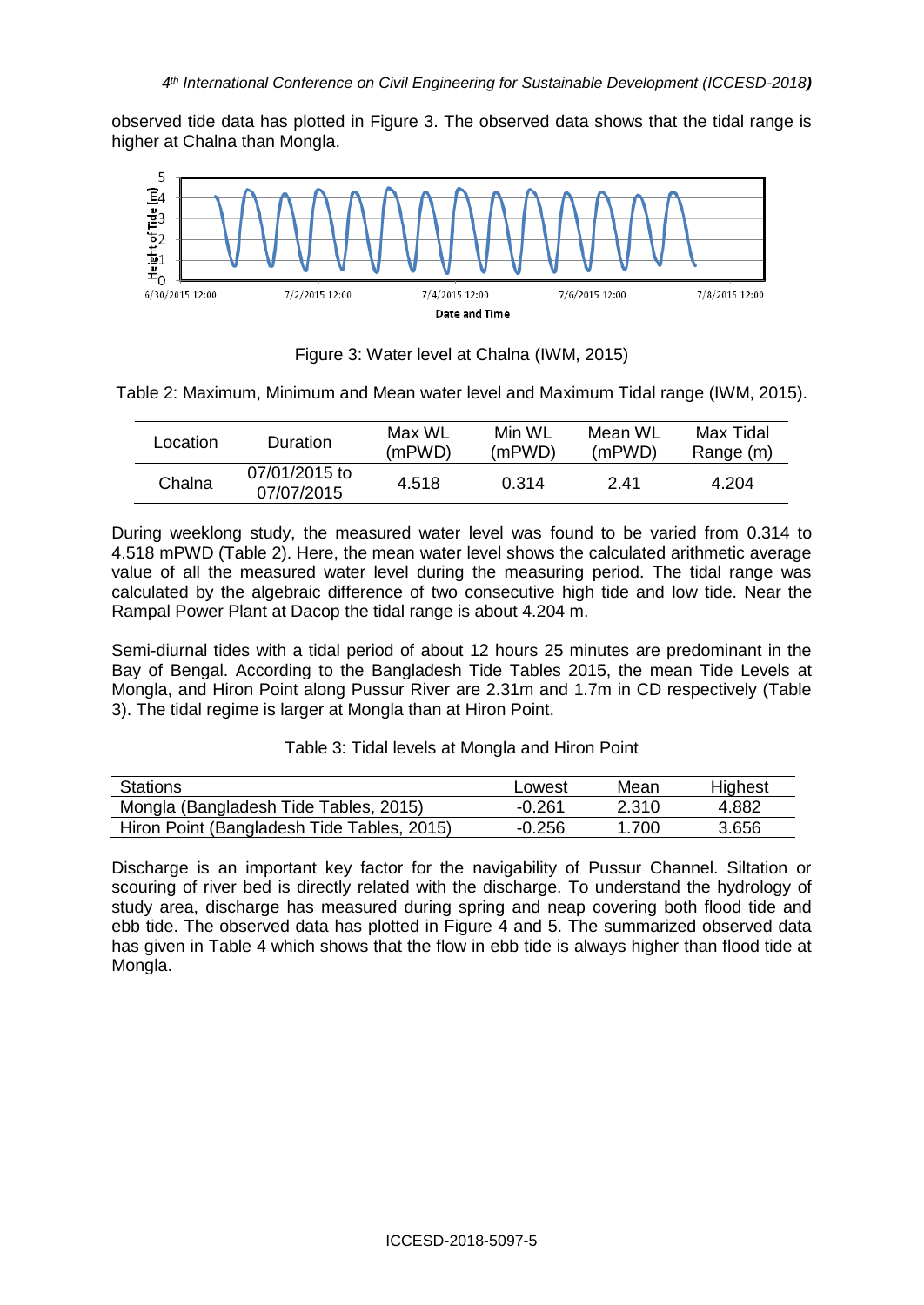





Figure 5: Discharge and water level during neap tide at Mongla (IWM, 2015)

| Location | Measurement<br>Period       | Type of<br>tide | Max flow<br>during flood tide | Max flow<br>during ebb tide |
|----------|-----------------------------|-----------------|-------------------------------|-----------------------------|
| Mongla   | 03-07-2015<br>(half hourly) | Spring          | 5227                          | 6272                        |
| Mongla   | 25-07-2015<br>(half hourly) | Neap            | 2434                          | 3771                        |

Table 4: Maximum discharge during flood tide and ebb tide (IWM, 2015)

## **3. SEDIMENT TRANSPORT IN THE PUSSUR RIVER**

The navigability of Pussur channel is mainly suffering for high sedimentation in the main stream. Sedimentation mainly occurs in dry season when the flow velocity reduces significantly. According to the discussion with the concerned officials of MPA, it was found that the area of tidal prism has reduced significantly after constructions of polders and sluice gates at the mouth of khals of Pussur River. Before those interventions, tidal flow with high sediment volume was allowed to enter into khals and open areas where most of the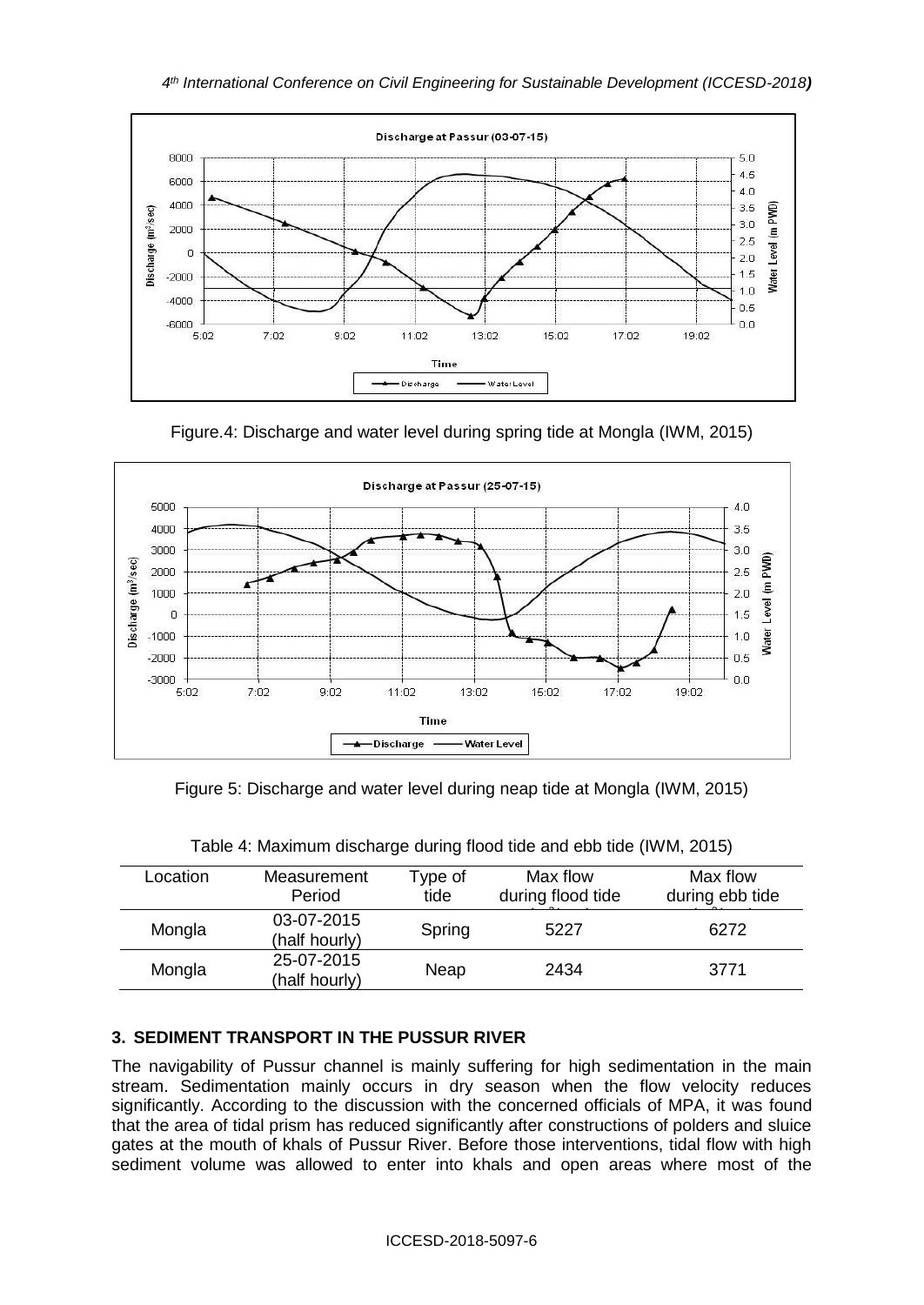sediments were deposited and fresh water returned in the river at ebb tide. But now most of the sediments deposit in the river due to those interventions.

DHI (1993) has collected a large quantity of data on this river, based on which the governing physical processes and the nature of the sediment transport processes in the Pussur River can be understood. From the suspended samples analysis, DHI concluded that the main part of the suspended sediment material consists of silt which is only represented in the bed material by approximately 5 percent. Consequently, the suspended sediment picked up in the measurements for the main part consists of wash load. Silt is generally not found in the bed along the main flow of Pussur River indicates that suspended silt contribute in any significant way to the erosion/deposition processes along the river. The bed material along the main flow areas of the bigger rivers is fine sand. Closer to the banks it is often mainly silt. The suspended fine material does not contribute significantly to erosion/sedimentation processes in the main flow regions of the bigger rivers including the navigation channel of Mongla Port. The transport of bed material is significantly smaller, of the total sediment approximately of one third (DHI, 1993).



Figure 6: Depth-wise variation of Suspended sediment concentration in the Pussur River at Mongla Port area during spring tide



Figure 7: Average grain size distribution of bed material

ICCESD-2018-5097-7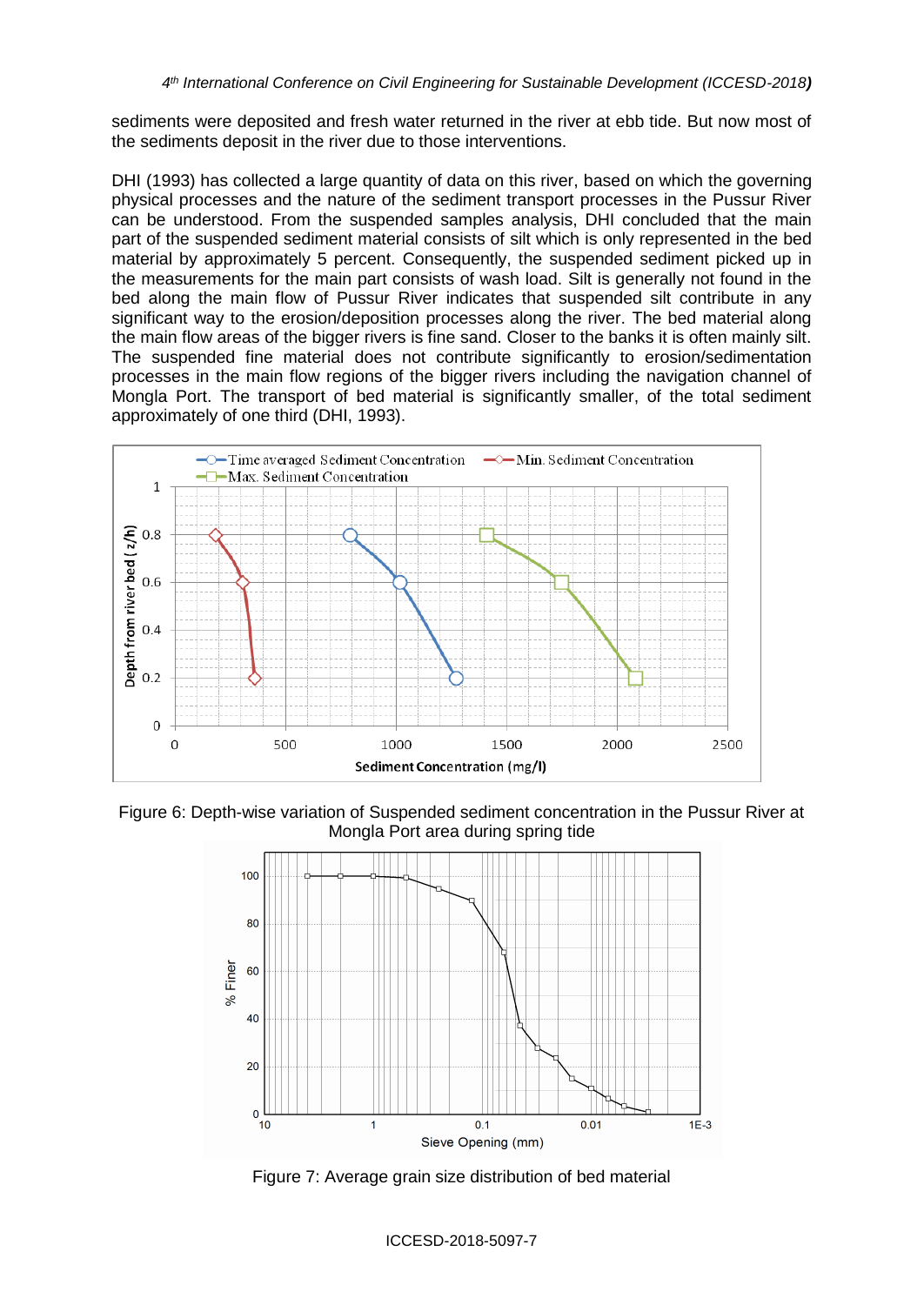In this study, suspended sediment concentration at 0.2d, 0.6d and 0.8d (d is the water depth) has been measured during the spring tide for 13 hours. The result shows that, sediment concentration near the river bed (i.e. at 0.8d depth from surface) is always higher than the upper layers at 0.6d and 0.2d from surface. At 0.8d, the concentration varies from 359.65 mg/l to 2096.06 mg/l in flood tide which changes inversely with water level and velocity. At 0.2d, the concentration varies from 153.6 mg/l to 1478.0 mg/l. Figure 6 shows the depth-wise variation of suspended sediment concentration for three scenarios: minimum, maximum and time averaged (12 hrs) sediment concentration profile. It is observed that at low concentration the sediment concentration profile is quite stiff and nearly vertical, means sediment gradient is low. On the other hand, the profile is flatter for higher concentration, and in this case the sediment concentration gradient along the depth is high. In the time averaged profile, the concentration is found as 790 mg/l at 0.2d depth and 1270 mg/l at 0.8d depth. From the time averaged profile, the mean concentration is estimated about 1000 mg/l.

Sediment deposits in the estuaries consist of various proportions of gravel, sand, silt, clay and organic matter. Mc Dowell & O'Corner (1977) reported that gravel and sand are often found at the seaward ends where wave action and residual currents remove the finer fractions, while fine sand, silt, clay and organic matter (often collectively referred to as mud), is found in the upper reaches of an estuary. To investigate the characteristics of river bed material near the Mongla Port area, 4 (four) bed samples were collected and analyzed. Sieve analysis of the bed material shows that the Fineness Modulus (FM) of the collected samples are 0.30, 0.60, 0.48 and 0.49, i.e. the bed material is mostly sandy. Figure 7 shows the average grain size distribution of bed material, where  $d_{50}$  is found as 0.052 mm.

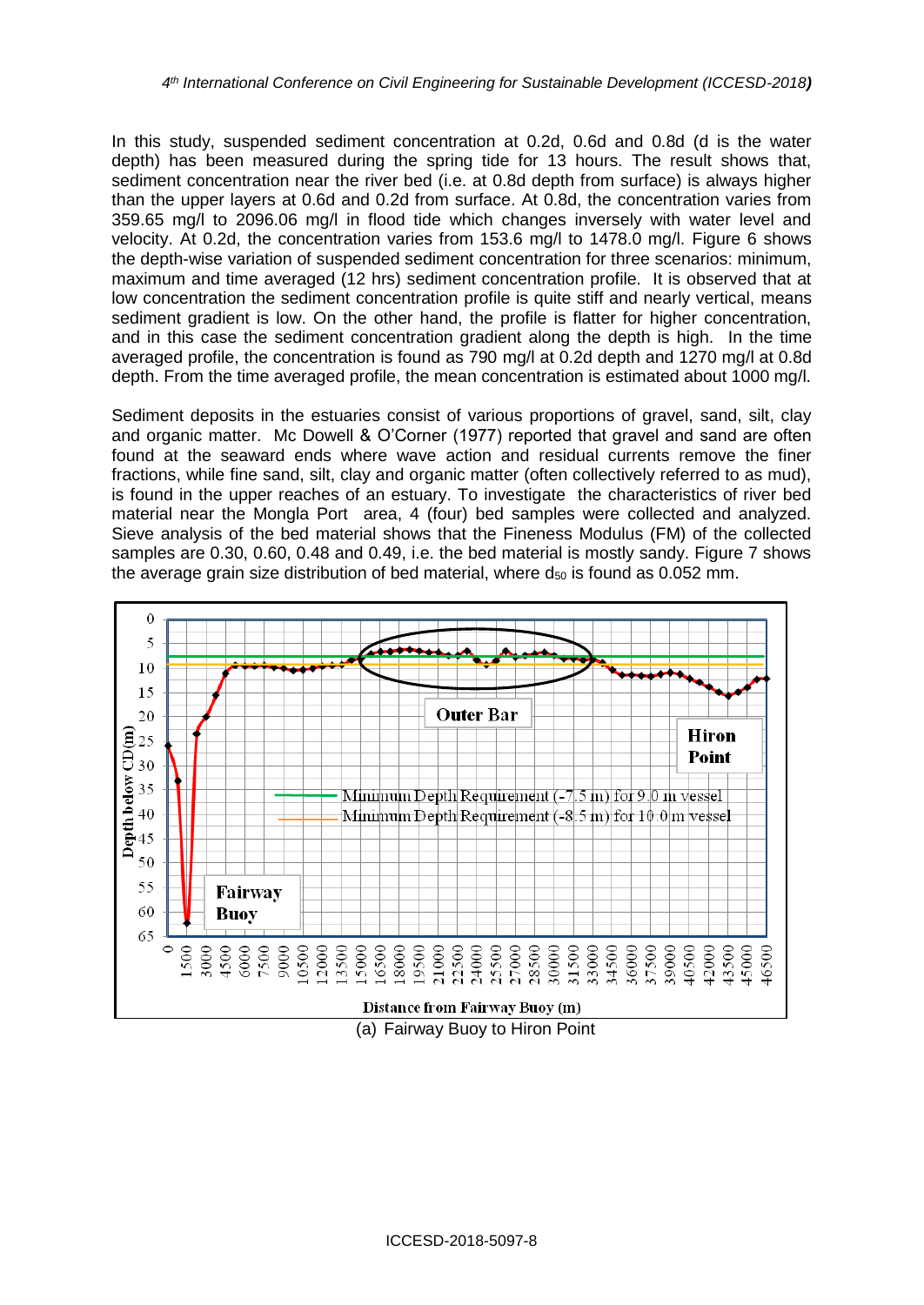





# **4. NAVIGATION ROUTE AND ITS NAVIGABILITY**

The port limit of MPA started from fairway buoy (in the open sea) and ends at Chalna. Total length of port limit is 149 km. The distance of different important location of Pussur River are given in Table 5.

Table 5: The distance of different important location of Pussur River (Source: MPA)

| Important location of Pussur River | <b>Channel Distance</b> |
|------------------------------------|-------------------------|
| Port Limit (North-South)           | 149.0 km                |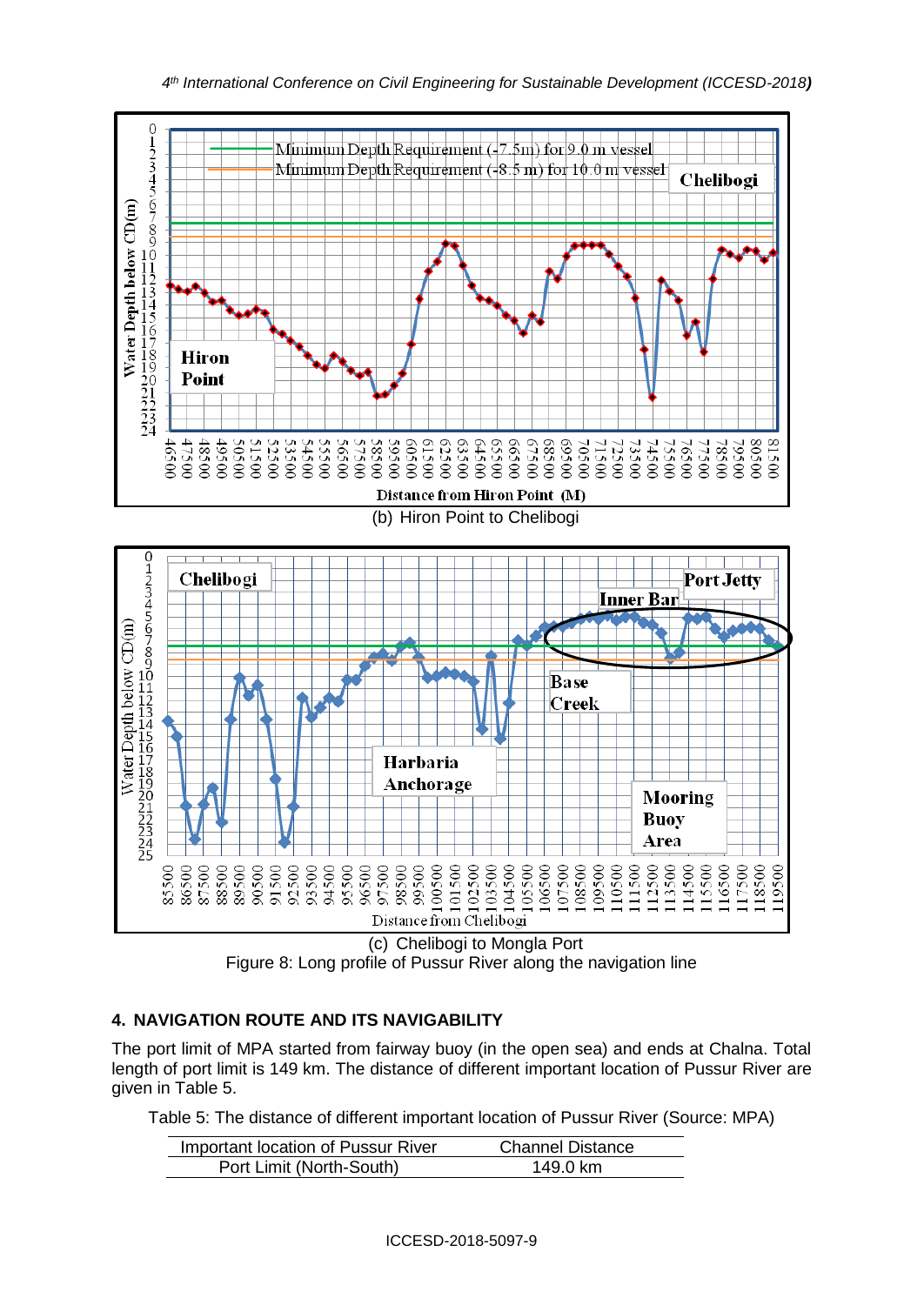| PP Jetty - Fairway          | 131.0 km |
|-----------------------------|----------|
| PP Jetty - Hiron Point      | 87.0 km  |
| PP Jetty - Akram Point      | 68.5 km  |
| Hiron Point - Fairway       | 44.0 km  |
| Hiron Point - Akram Point   | 18.5 km  |
| Akram Point - Fairway       | 62.5 km  |
| PP Jetty - Jhapjhapia River | 18.0 km  |
| PP Jetty - Base Creek       | 13.0 km  |
| PP Jetty - Harbouria Khal   | 22.0 km  |
| Naval Jetty - Hiron Point   | 91.0 km  |

The Bathymetry of the Pussur River has been analysed reach wise from Chalna to Akram Point and also at the Pussur entrance at outer bar area based on the bathymetry charts from 2005 to 2016. The major findings on the navigability of the Pussur river is that, the river has navigation problem for the last two decades mainly from Chalna to Chilla Bazar. After Chilla Bazar, starting from Joymonirgoal, the river shows a more stable navigable reach up to Akram Point and the river is more meandering. Figure 4.9 presents the water depth below CD along the navigation channel from Chalna to Fairway Buoy for the year 2008. From the long section of Pussur River, it has seen that about 16 km river reach called outer bar at the entrance of Pussur river don't have enough draft for 7.5 m draft vessel (Figure 4.9a). From Hiron Point to Harbaria Anchorage, the river has sufficient draft upto 10.0 m draft vessel (Figure 4.9a & 4.9b). Harbaria Anchorage has sufficient draft to handle 10.0 m draft vessel. But about 13 km in the base creek area and Port Jetty area called inner bar is suffering for scarcity of sufficient water depth even for 7.0 m draft vessel (Figure 4.9c). The Pussur River is surveyed by MPA by dividing into 10 segments. However, for navigational purpose, the channel can be divided into following three sections:

## *Section 1: Fairway Buoy to Akram Point (Downstream to upstream)*

The available water depth at Fairway Buoy is above 20-25 m. This depth gradually decreases as ships approach to the river channel due to draft restriction at the outer bar. The shoals along the outer bar in the southern section of 20 km restrict entrance of larger vessel of above 20,000 DWT.

### *Section 2: Akram Point to Harbaria*

The available water depth at Akram Point anchorage ranges from 10 to 15 m. The depth of the channel between Akram Point and Harbaria varies in different stretches. From Akram Point to Kagaboga Khal, it varies from 11 to15 m. After a short patch having 8.00 m to 9.50 m water depth, 10 m up to 21 m depth is available up to D'Souza point. After D'Souza the depth again decreases and up to Harbaria Canal, where the depth is 8 m.

### *Section 3: Harbaria Anchorage to Chalna*

Available water depth at Harbaria Anchorage is 8.5 m~10 m. As the channel proceeds, the depth further decreases from Harbaria to Port Jetty ranging between 5.00 m to 7.50 m. This trend continues up to the proposed power plant jetty at Rampal. Minimum water depth of this stretch is about 2-3 m, only ordinary inland vessels can negotiate with this depth.

## **5. CONCLUSION**

Fresh water flow of Padma Piver and Gorai River is very important for the morphology of Pussur River. Due to low velocity of Pussur River, most of the sediments deposit on river bed which is reducing navigation depth. The most critical sections of this river are: (a) Mongla Port to Rampal power plant, (b) Harbour Area and (c) Outer bar area. Due to depth restriction at outer bar, maximum 8.5 m draft vessel can arrive upto Harbaria anchorage.